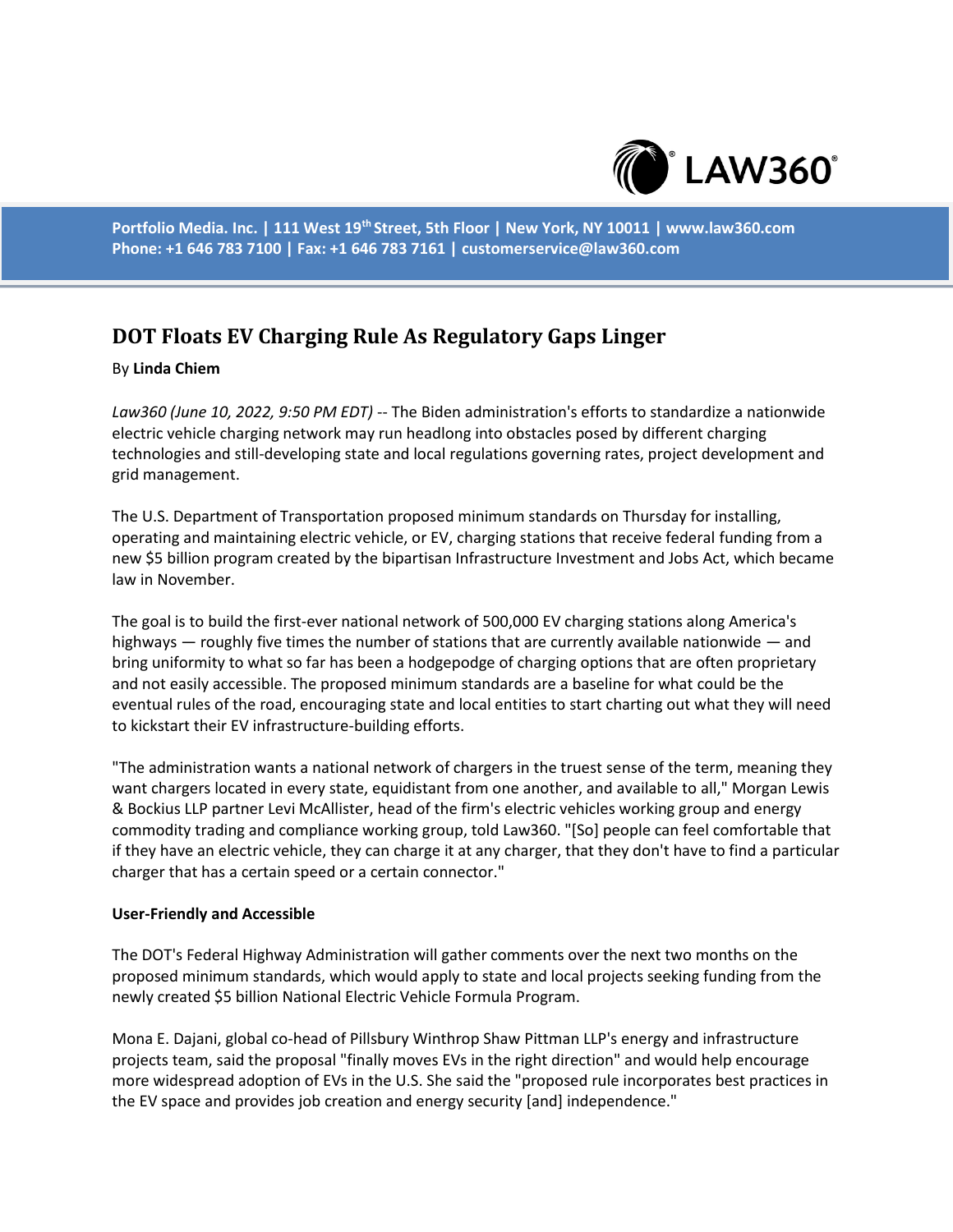Industry stakeholders excited about the prospects for expanding new EV infrastructure across the country will be watching closely to see how the federal government balances these new efforts with ongoing challenges such as high inflation, supply chain bottlenecks and overburdened electricity grids.

Under the proposed federal standards, the EV chargers would have to be built along FHWA-designated alternative fuel corridors, which are highway segments where drivers can plug in to recharge electric vehicles or refuel with hydrogen, propane and natural gas. They would have to be positioned every 50 miles along those corridors and no more than 1 mile off the highway. And they would have to be publicly available year-round, 24 hours a day, seven days a week, with minor exceptions for necessities such as maintenance.

In a significant move, the proposed rule seeks to establish "universal" fast-charging capabilities at those stations. Currently, EVs across North America can use the same standard plug for normal-speed charging, known as Level 1 or Level 2 charging, which can typically take hours. But when it comes to faster-speed charging known as Level 3 charging — through direct-current fast chargers, or DCFCs — the plugs can vary depending on the EV manufacturer. Tesla, for example, uses a proprietary plug for its Supercharger stations.

The DOT's proposed rule would require publicly available EV charging stations to have at least four DCFC ports that can simultaneously charge multiple EVs. And those ports should be compatible with Combined Charging System, or CCS, plugs or connectors that are the most common types being used by new EV makers today.

Byron Brown, senior counsel in Crowell & Moring LLP's government affairs and environment and natural resources groups, told Law360 that it's still unclear whether there will be a mix of proprietary and nonproprietary connectors at EV charging stations that receive federal funding under the new program.

"Do the proposed standards adequately address technological innovation?" he said. "I think there's been an assumption that the federal funding would not be used for proprietary charging stations. But the proposal seems to indicate that a proprietary charging station could be co-located at a charging station where the chargers are not proprietary."

"There's a lot of variables that states will still have to navigate through in order to comply with this, but it does give states a fair amount of flexibility," Brown said.

## **Transparent Pricing**

The proposed rule also seeks to give EV users more upfront pricing. The cost of charging an electric vehicle will vary depending on network rates in the region, the charging level or speed, and the time of day the car is being charged, among other factors.

To that end, federally funded EV chargers would be required to display and base the price of electrical charge by kilowatt hour, meaning the cost would be displayed as "\$/kWh." Some states restrict the ability to display charges based on kilowatt hour, so the DOT said it is open to considering whether prices should be displayed in another format, such as by the minute or by the mile.

"Two of the biggest concerns that potential EV owners have is the ability to find a charger when you need it and the ability to know what you're paying," McAllister of Morgan Lewis said. "Unlike when you and I pull our cars into the gas station and the price on every gas station is located right there on the